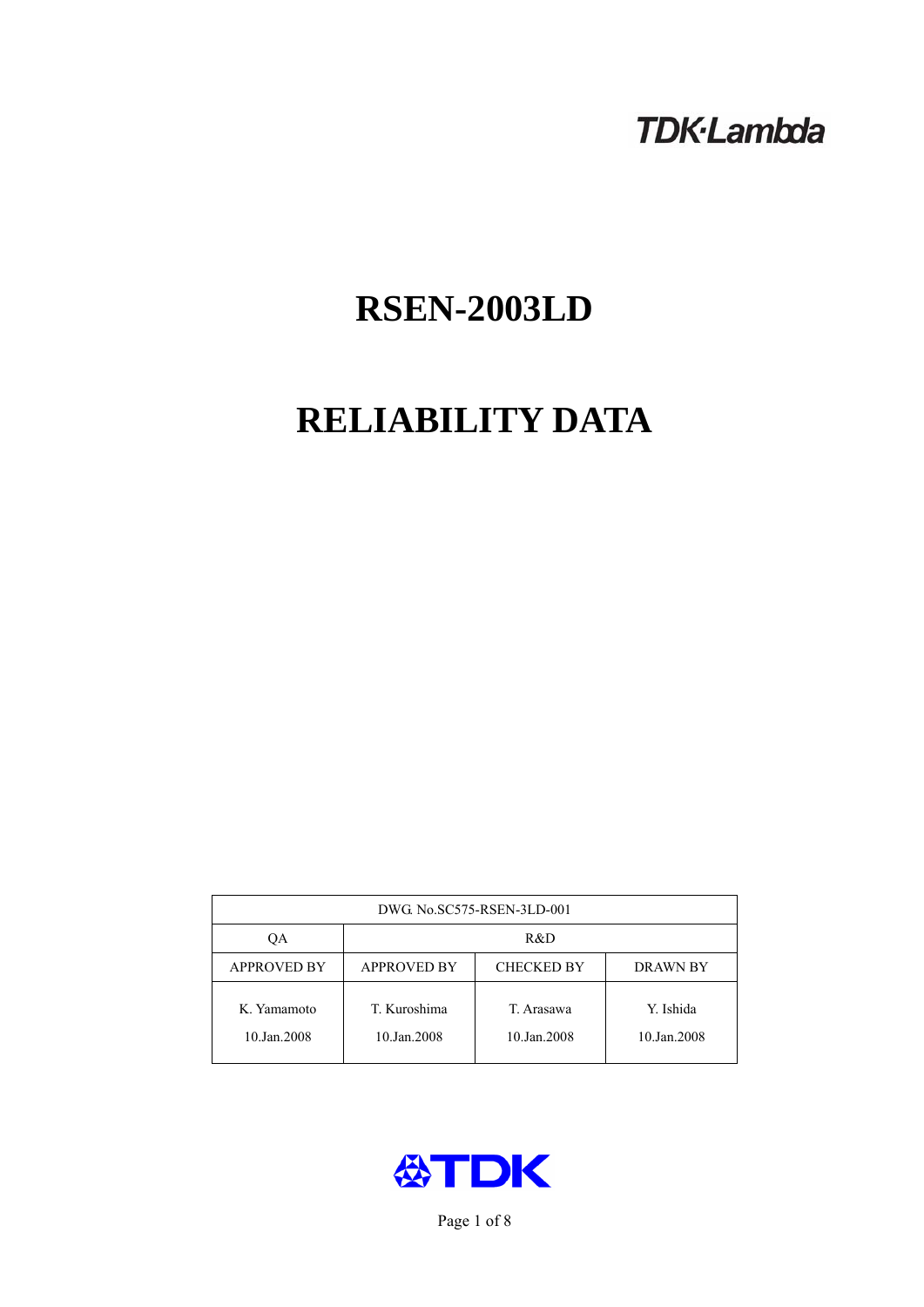#### **RSEN-2003LD**

## **I N D E X**

|                                     | Page   |
|-------------------------------------|--------|
| 1. Calculated Values of MTBF        | Page-3 |
| 2. Vibration Test                   | Page-4 |
| 3. Heat Cycle Test                  | Page-5 |
| 4. Humidity Test                    | Page-6 |
| 5. High Temperature Resistance Test | Page-7 |
| 6. Low Temperature Storage Test     | Page-8 |

The following data are typical values. As all units have nearly the same characteristics, the data to be considered as ability values.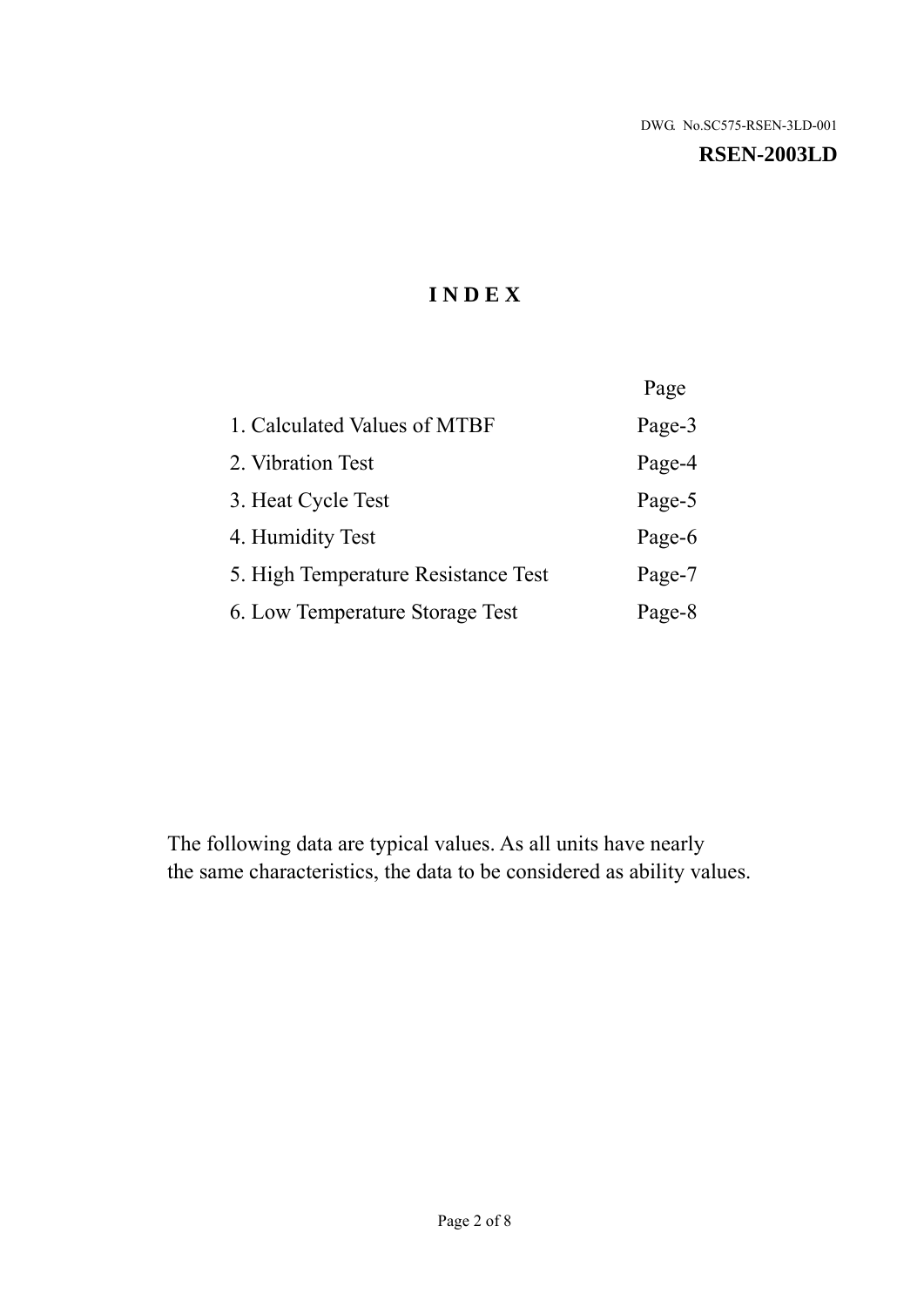#### **RSEN-2003LD**

1. Calculated values of MTBF

MODEL : RSEN-2003LD

(1) Calculating Method

 Calculated based on parts stress reliability projection of MIL-HDBK-217F NOTICE2.

Individual failure rates  $\lambda$  G is given to each part and MTBF is calculated by the count of each part.

$$
MIBF = \frac{1}{\lambda_{\text{equip}}} = \frac{1}{\sum_{i=1}^{n} N_i (\lambda_G \pi_Q)_i} \times 10^6 \text{ (hours)}
$$

| $\lambda$ equip | : Total equipment failure rate (Failure $/ 10^6$ Hours)                   |
|-----------------|---------------------------------------------------------------------------|
| $\lambda$ G     | : Generic failure rate for the $\hbar$ generic part                       |
|                 | (Failure/ $10^6$ Hours)                                                   |
| Ni              | : Quantity of <i>i</i> th generic part                                    |
| N               | : Number of different generic part categories                             |
| $\pi$ Q         | : Generic quality factor for the <i>i</i> th generic part ( $\pi Q = 1$ ) |

- (2) MTBF Values
	- GF : Ground, Fixed

 $MTBF = 12,162,491$  (Hours)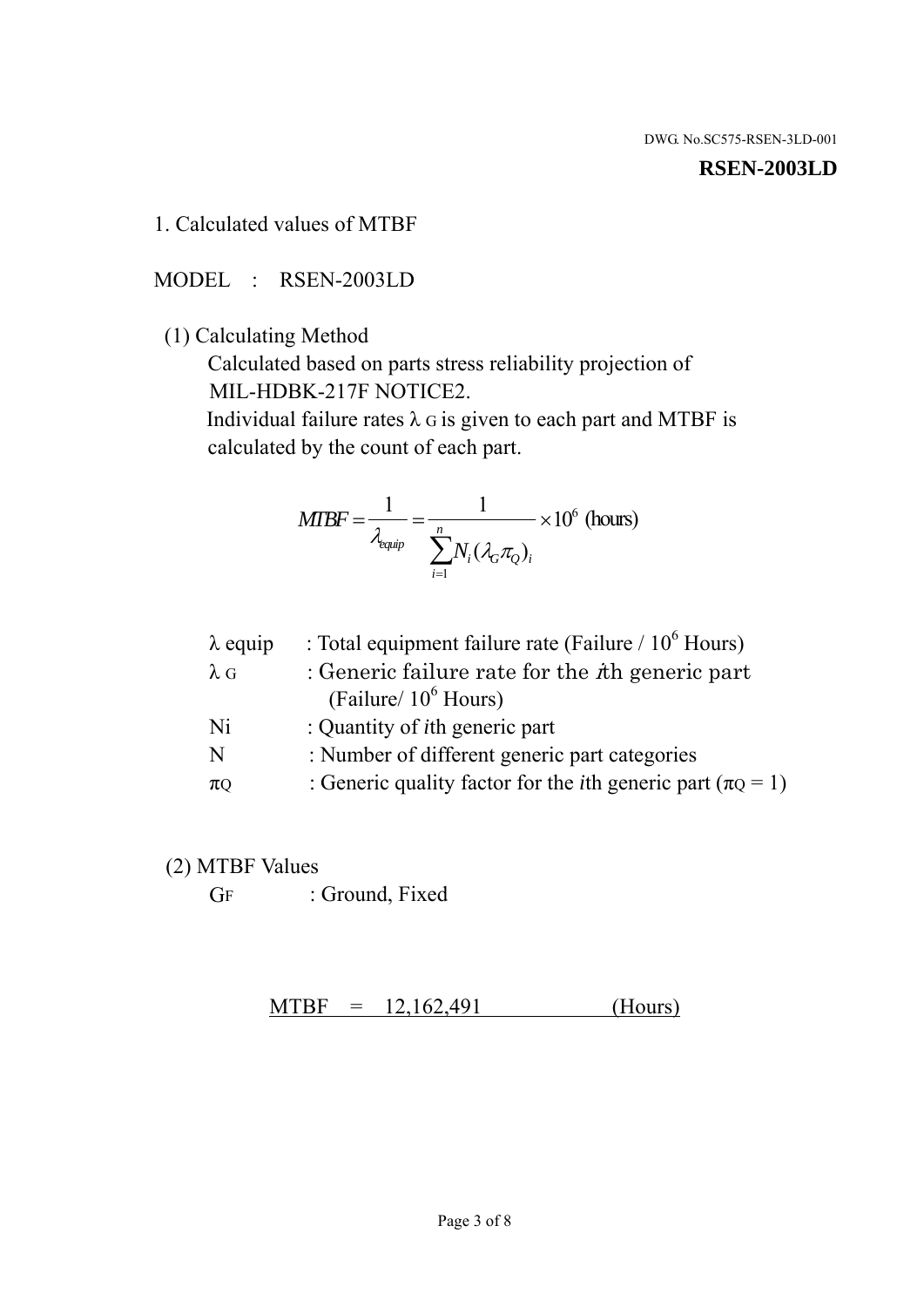#### **RSEN-2003LD**

2. Vibration Test

### MODEL : RSEN-2003LD (Representation Product : RSEN-2030D)

- (1) Vibration Test Class Frequency Variable Endurance Test
- (2) Equipment Used Controller VS-1000-6, Vibrator 905-FN ( IMV CORP.)
- (3) The Number of D.U.T. (Device Under Test) 5 units
- (4) Test Condition
	- · Frequency : 10~55Hz
	- $\cdot$  Acceleration : 9.8m/s<sup>2</sup>, Sweep for 1 min.
	- · Dimension and times : X, Y and Z directions for 1 hour each.

## (5) Test Method

Fix the D.U.T. on the fitting-stage

## (6) Test Results

PASS

#### Typical Sample Data

| . .                           |                                 |                   |                     |                     |
|-------------------------------|---------------------------------|-------------------|---------------------|---------------------|
| Check item                    | Spec.                           |                   | <b>Before Test</b>  | After Test          |
|                               | Differential Mode: 25dBmin.     | $0.4$ MHz         | 38.80               | 39.10               |
|                               |                                 | 30 MHz            | 56.51               | 55.42               |
| Attenuation (dB)              | Common Mode: 25dBmin.           | 2 MHz             | 36.23               | 36.01               |
|                               |                                 | 30 MHz            | 37.14               | 36.63               |
| Leakage Current (mA)          | $1mA$ max. $(250V, 60Hz)$       | Line1             | 0.41                | 0.40                |
|                               |                                 | Line <sub>2</sub> | 0.41                | 0.40                |
| DC Resistance $(m\Omega)$     | $6m \Omega$ max.                |                   | 3.62                | 3.60                |
| <b>Test Voltage</b>           | $L-L: 1768Vdc$ 60s.             |                   | OK                  | OK.                 |
|                               | $L-E$ : 2500Vac 60s.            |                   |                     |                     |
| Isolation Resistance ( $MQ$ ) | $100M \Omega$ min. (500Vdc 60s) |                   | $4.0 \times 10^{6}$ | $4.0 \times 10^{6}$ |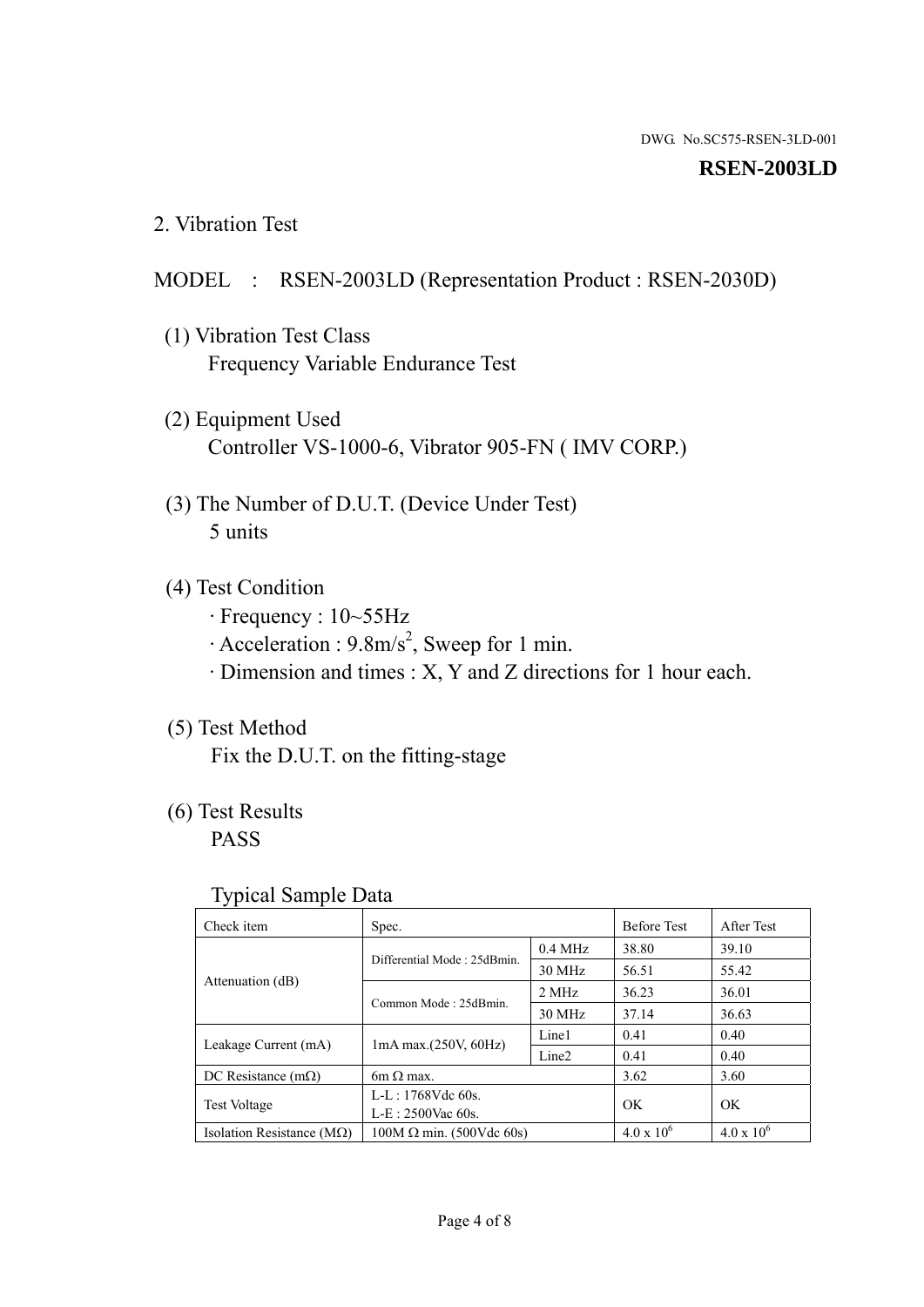1 cycle

30min.

3min.

30min.

3. Heat Cycle Test

## MODEL : RSEN-2003LD (Representation Product : RSEN-2030)

- (1) Equipment Used TEMPERATURE CHAMBER TSA-71H-W (ESPEC CORP.)
- (2) The Number of D.U.T. (Device Under Test) 5 units
- (3) Test Conditions
	- · Ambient Temperature : -25~+85°C · Test Cycles : 100cycles
- (4) Test Method

 Before the test check if there is no abnormal characteristics and put the D.U.T. in the testing chamber. Then test it in the above cycles, After the test is completed leave it for 1 hour at room temperature and check it if there is no abnormal each characteristics.

 $+85$ °C

 $-25^{\circ}$ C

(5) Test Results

PASS

| <b>Typical Sample Data</b> |  |  |
|----------------------------|--|--|
|----------------------------|--|--|

| Check item                         | Spec.                           |                   | <b>Before Test</b> | After Test        |
|------------------------------------|---------------------------------|-------------------|--------------------|-------------------|
|                                    |                                 | $0.4$ MHz         | 40.06              | 40.06             |
|                                    | Differential Mode: 25dBmin.     | 30 MHz            | 55.64              | 57.12             |
| Attenuation (dB)                   | Common Mode: 25dBmin.           | 2 MHz             | 35.40              | 36.74             |
|                                    |                                 | 30 MHz            | 37.70              | 37.36             |
| Leakage Current (mA)               | $1mA$ max. $(250V, 60Hz)$       | Line1             | 0.41               | 0.49              |
|                                    |                                 | Line <sub>2</sub> | 0.42               | 0.48              |
| DC Resistance $(m\Omega)$          | $6m \Omega$ max.                |                   | 3.48               | 3.22              |
| <b>Test Voltage</b>                | $L-L: 1768Vdc$ 60s.             |                   | OK                 | OK                |
|                                    | $L-E$ : 2500Vac 60s.            |                   |                    |                   |
| Isolation Resistance ( $M\Omega$ ) | $100M \Omega$ min. (500Vdc 60s) |                   | $9.5 \times 10^5$  | $9.4 \times 10^5$ |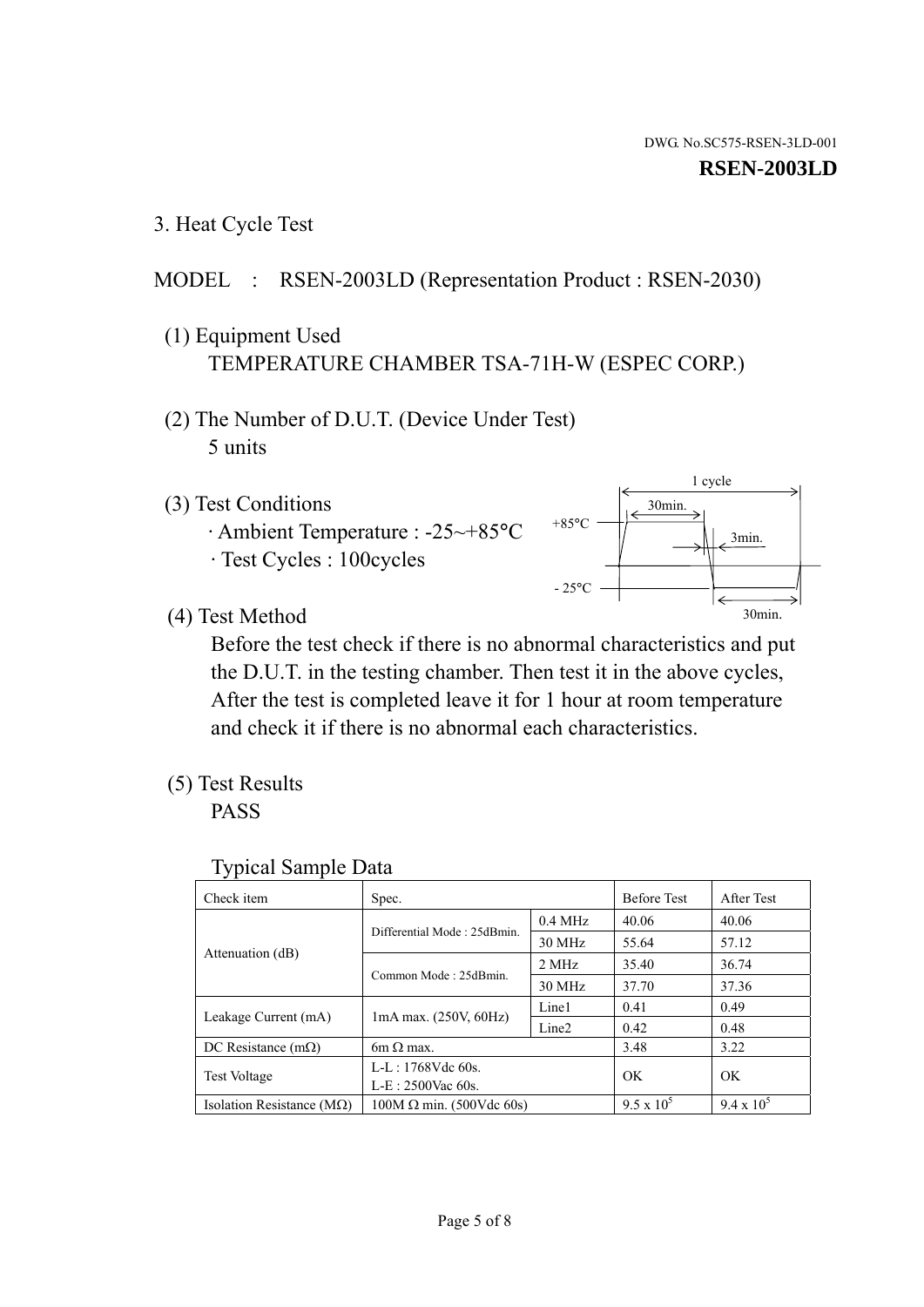4. Humidity Test

## MODEL : RSEN-2003LD (Representation Product : RSEN-2030)

- (1) Equipment Used TEMP. & HUMID. CHAMBER PR-4KT (ESPEC CORP.)
- (2) The Number of D.U.T. (Device Under Test) 5 units

## (3) Test Conditions

- · Ambient Temperature : +40°C
- · Test Time : 500 hours
- · Ambient Humidity : 90~95% RH No Dewdrop

## (4) Test Method

 Before the test check if there is no abnormal characteristics and put the D.U.T. in the testing chamber. Then test it in the above conditions. After the test is completed leave it for 1 hour at room temperature and check it if there is no abnormal each characteristics.

## (5) Test Results

PASS

| ╯┸                            |                                 |                   |                     |                     |
|-------------------------------|---------------------------------|-------------------|---------------------|---------------------|
| Check item                    | Spec.                           |                   | <b>Before Test</b>  | After Test          |
|                               | Differential Mode: 25dBmin.     | $0.4$ MHz         | 40.92               | 39.42               |
|                               |                                 | 30 MHz            | 57.38               | 55.62               |
| Attenuation (dB)              | Common Mode: 25dBmin.           | 2 MHz             | 36.16               | 36.22               |
|                               |                                 | 30 MHz            | 37.34               | 37.92               |
| Leakage Current (mA)          | $1mA$ max. $(250V, 60Hz)$       | Line1             | 0.42                | 0.41                |
|                               |                                 | Line <sub>2</sub> | 0.42                | 0.43                |
| DC Resistance $(m\Omega)$     | $6m \Omega$ max.                |                   | 3.62                | 3.58                |
| <b>Test Voltage</b>           | L-L: 1768Vdc 60s.               |                   | OK                  | OK                  |
|                               | $L-E: 2500$ Vac 60s.            |                   |                     |                     |
| Isolation Resistance ( $MQ$ ) | $100M \Omega$ min. (500Vdc 60s) |                   | $3.6 \times 10^{6}$ | $4.5 \times 10^{6}$ |

#### Typical Sample Data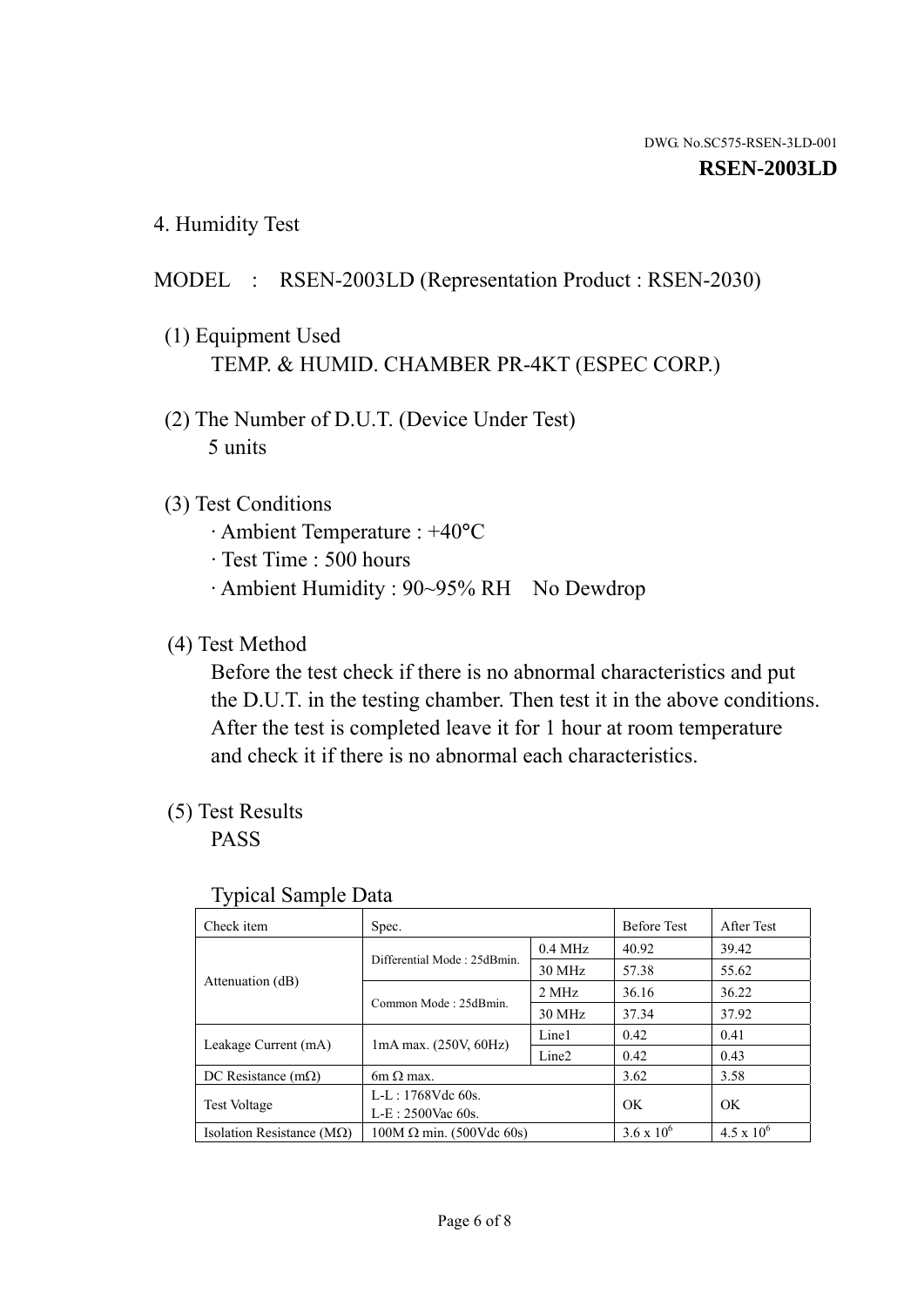5. High Temperature Resistance Test

## MODEL : RSEN-2003LD (Representation Product : RSEN-2060)

- (1) Equipment Used TEMPERATURE CHAMBER PHH-300 ( ESPEC CORP.)
- (2) The Number of D.U.T. (Device Under Test) 5 units
- (3) Test Conditions
	- · Ambient Temperature : +55°C
	- · Test Time : 500 hours
	- · Operating : DC 60A
- (4) Test Method

 Before the test check if there is no abnormal characteristics and put the D.U.T. in the testing chamber. Then test it in the above conditions. After the test is completed leave it for 1 hour at room temperature and check it if there is no abnormal each characteristics.

(5) Test Results

PASS

| J 1                                               |                                 |           |                     |                     |
|---------------------------------------------------|---------------------------------|-----------|---------------------|---------------------|
| Check item                                        | Spec.                           |           | <b>Before Test</b>  | After Test          |
|                                                   | Differential Mode: 25dBmin.     | $0.2$ MHz | 57.86               | 58.52               |
|                                                   |                                 | 30 MHz    | 52.04               | 51.94               |
| Attenuation (dB)                                  | Common Mode: 25dBmin.           | 2 MHz     | 35.90               | 36.04               |
|                                                   |                                 | 30 MHz    | 26.60               | 27.62               |
| $1mA$ max. $(250V, 60Hz)$<br>Leakage Current (mA) |                                 | Line1     | 0.45                | 0.46                |
|                                                   | Line <sub>2</sub>               | 0.46      | 0.46                |                     |
| DC Resistance $(m\Omega)$                         | $3m \Omega$ max.                |           | 2.22                | 2.24                |
| <b>Test Voltage</b>                               | $L-L: 1768Vdc$ 60s.             |           | OK                  | OK                  |
|                                                   | $L-E: 2500$ Vac 60s.            |           |                     |                     |
| Isolation Resistance ( $M\Omega$ )                | $100M \Omega$ min. (500Vdc 60s) |           | $4.1 \times 10^{6}$ | $4.6 \times 10^{6}$ |

#### Typical Sample Data